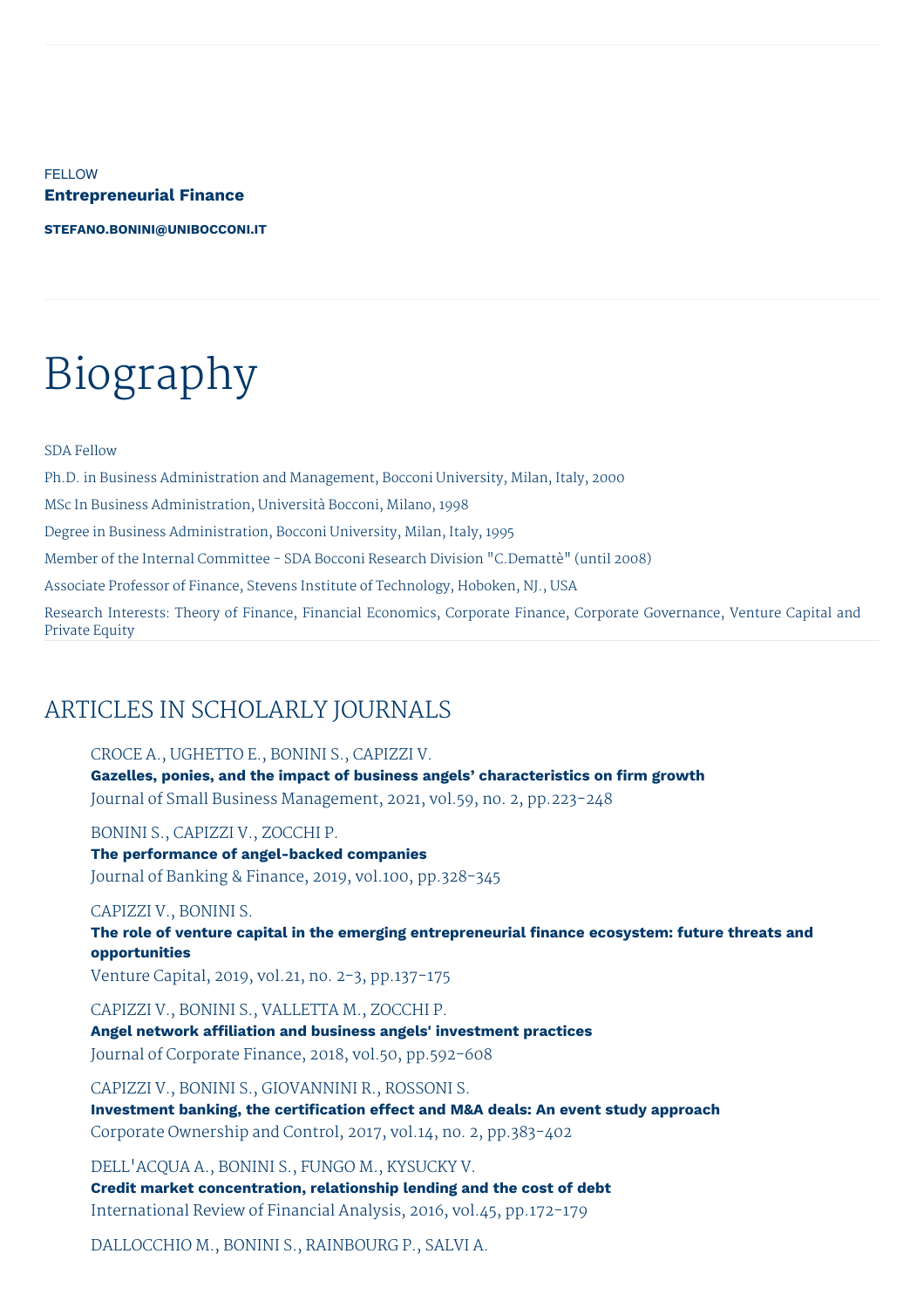#### **Do Firms Hedge Translation Risk?**

Journal of Financial Management, Markets and Institutions, 2016, vol.4, no. 2, pp.155-178

CAPIZZI V., BONINI S., LOMBARDI M. L., MAZZEI R.

**Testing Share Repurchases Hypotheses: A Conditional Study** Corporate Ownership and Control, 2008, vol.5, no. 4, pp.420-431

BONINI S., CAPIZZI V., LOMBARDI M. L., MAZZEI R.

**Perchè le operazioni di buyback sono sempre più frequenti? Un'analisi empirica sul mercato azionario italiano**

Economia & Management, 2007, no. 2, pp.91-114

## CONTRIBUTION TO CHAPTERS, BOOKS OR RESEARCH MONOGRAPHS

#### BONINI S.

Il ruolo degli investitori istituzionali nei processi di M&A - il Venture Capital in Mergers & Acquisitions. Il Ed. M. Dallocchio, G. Lucchini, C. Pirrone(Ed), Egea, chap. 15, pp.389-426, 2021

CAPIZZI V., BONINI S., ZOCCHI P.

**The Role of Angel Syndicates on the Demand and Supply of Informal Venture Capital** in *New Frontiers in Entrepreneurial Finance Research*

Anita Quas, Yan Alperovych, Cristiano Bellavitis, Ine Paeleman, Dzidziso Samuel Kamuriwo (Eds),World Scientific Publishers, pp.13-49, 2019

BONINI S., CAPIZZI V.

**The effects of private equity investors on the governance of companies** in *Handbook of Research on Corporate Governance and Entrepreneurship* Jonas Gabrielsson (Eds),Edward Elgar Publishing, chap. 7, 2017

#### BONINI S., BORASCHI-DIAZ D.

**The causes and financial consequences of corporate frauds** in *Entrepreneurship, Finance, Governance and Ethics*

Springer, pp.261-282, 2013

#### BONINI S.

**The development of venture capital:macroeconomic, political and legal determinants** in *The Oxford Handbook of Venture Capital* Oxford University Press, 2012

#### CAPIZZI V., BONINI S., GIOVANNINI R.

**Aziende quotate e buyback azionari: politiche di remunerazione degli azionisti o meccanismi di segnalazione?** in *Banca, mercati e risparmio. Saggi in onore di Tancredi Bianchi* M. Brogi (Eds),Bancaria Editrice, 2009

### PROCEEDINGS/PRESENTATIONS

CAPIZZI V., BONINI S., VALLETTA M., ZOCCHI P.

**The determinants of business angels' investment choices: the role of experience, networking, monitoring and co-investments**

*ENTFIN Conference - 8-9 July, 2016, Lyon, France*

BONINI S., BHARAT S., PETTINATO O. **Slow ratings**